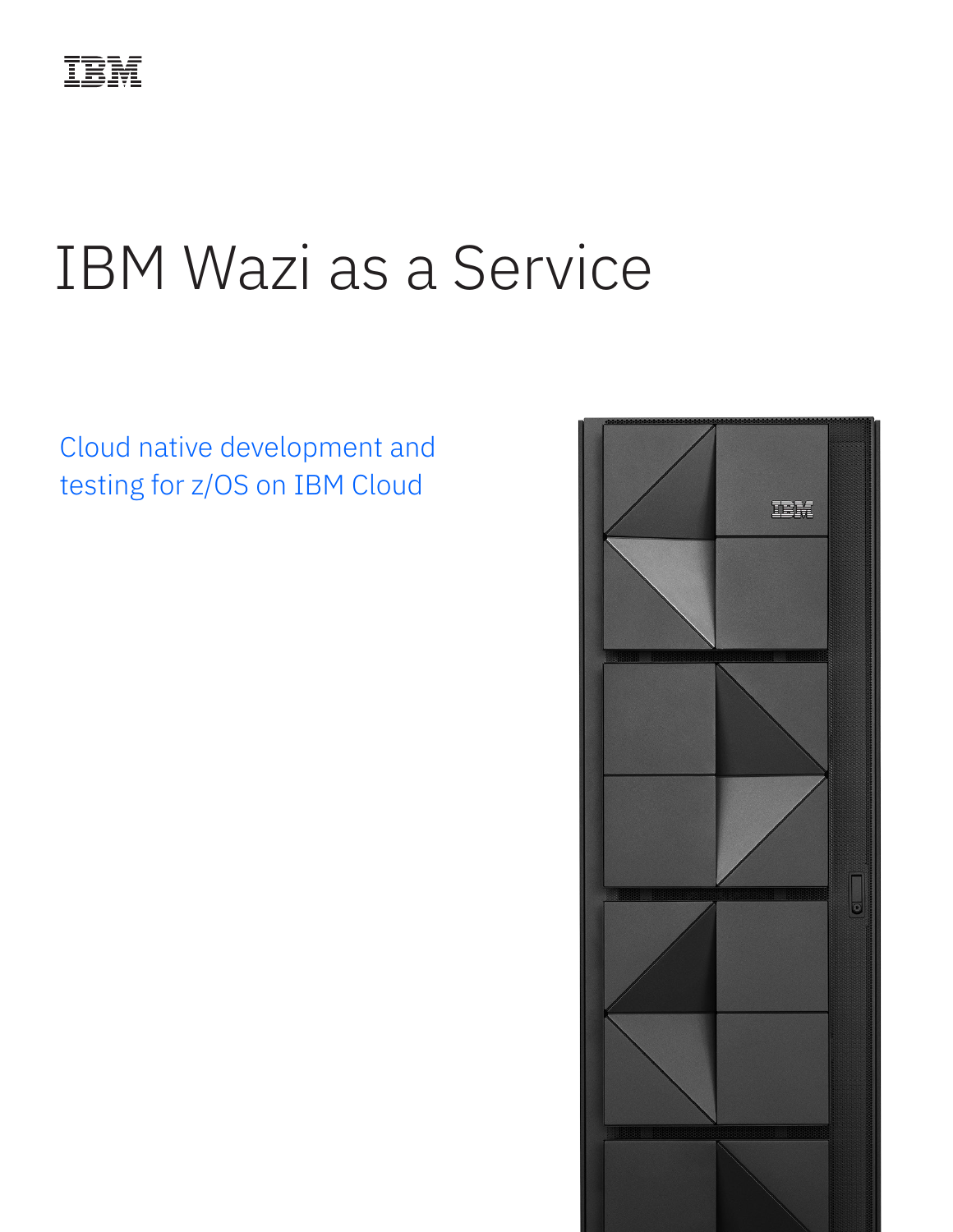Accelerate cloud native development and testing of z/OS<sup>®</sup> applications with z/OS Virtual Server in IBM Cloud® Virtual Private Cloud (VPC). It's your own protected space in the IBM Cloud with the security of a private cloud and the agility of a public cloud.

# **Business Challenges**

Organizations are under more pressure than ever to drive faster innovation and deliver new digital experiences to their customers, partners, and employees.

- 27% 33%
- of IT and DevOps teams' time is spent on manual  $CI/CD$  tasks, which reduces time spent on innovation<sup>1</sup>
- of developers see a lack of skills or resource allocation inhibiting their productivity<sup>2</sup>
- 36%

 $3rd$ 

- of developers view a lack of collaboration between development and IT operations as inhibiting their productivity2
- year in a row, a majority of Gitlab survey takers resoundingly pointed to testing as the area most likely to cause delays<sup>3</sup>

# **Get on-demand access to z/OS in minutes** testing capabilities.

#### Get on-demand access to z/OS in minutes



With Wazi as a Service (aaS), deliver cloud-native development and test for z/OS on IBM Cloud

- Deploy and start a z/OS system in less than 5 Mins\*.4
- 8-15x\* the performance compared to x86 (IBM Z Development and Test).<sup>5</sup>
- Encrypt with keys stored in Key Protect or HPCS during VPC VSI creation.

# **Highlights**

Personal z/OS Dev and Test system in your Virtual Private Cloud (VPC)

- On-Demand z/OS Dev and Test system.
- Stock image with pre-installed and customized software.
- Near IBM zSystems Performance.
- Infrastructure as a Service with flexible consumption model.

Wazi Image Builder

- Create Custom images from your on-premises LPAR.
- Automation to deploy in IBM Cloud.

Strategic Roadmap

• Cloud native developer experience with Wazi Code, analyze, pipeline and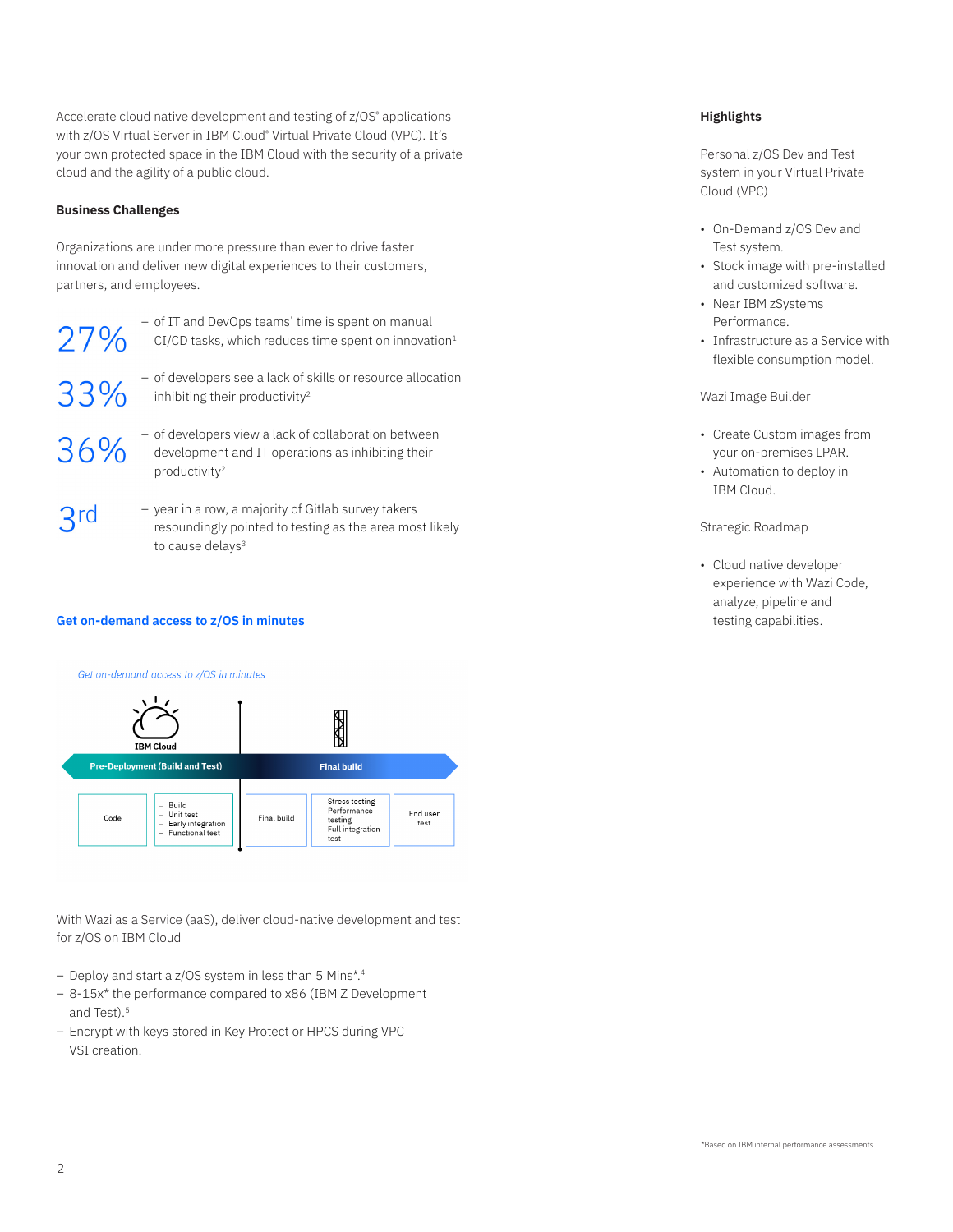# Accelerate DevOps practices with flexible, consumptionbased pricing

#### **Key features**

# *Isolated and on-demand z/OS Dev and Test system*

- On-demand z/OS Dev and Test System in IBM Cloud VPC
- Launch a z/OS Virtual server in just minutes
- Choose between a stock Image or Bring your own Image

# *IBM Cloud Virtual Private Cloud (VPC)*

A virtual network on top of the cloud software-defined data center infrastructure. Easy to use API for managing resources across availability zones (also managed through Console and CLI). Industry standard models for Network Security Groups and Access Control Lists to provide network security.

# *Highlights*

- Rapid on-demand access to z/OS system.
- No Specialized z/OS skills required.
- Automation with Ansible or Terraform.

# **IBM Cloud Virtual Private Cloud (VPC) features**

#### *Network*

- VPN-as-a-Service: Secure connection via an encrypted tunnel between customer and VPC or VPC to VPC. Adheres to common protocol and encryption standards.
- Direct Link via Classic Access: Private connectivity for maximum speed, security and resiliency. Variety of connectivity options and port speeds from 50Mbps to 10 Gbps.
- Transit Gateway
	- VPC to Classic
	- VPC to VPC

#### *Compute*

- Virtual Server Instances: Profiles of pre-defined vCPU/ RAM Configurations. Basic monitoring and logging. – Stock OS options – s390X
	- z/OS Dev and Test Stock Image.
	- Custom Image BYO-Image.

#### *Block Storage*

Boot volumes are required to boot VSI's within a VPC.

– Customers who need additional storage beyond a boot disk for VSI can attach additional storage to support their workloads.

#### *Wazi Image Builder*

Create custom images from your on-premises LPAR using Wazi Image Builder. Web UI with rolebased access control and REST APIs.

Web UI or REST APIs allows you to perform tasks including but not limited to:

- Extract artifacts, to begin with as volumes from existing IBM zSystems platforms to create components.
- Build an image from components.

Deploy the Image to IBM's Cloud Object Storage and automate deployment with Ansible and/or Terraform.

Added flexibility with the option of using your existing IBM Z Development and Test image for deployment to IBM Cloud.

# *Highlights*

– Create a z/OS Virtual server with the custom Image of your application and related components in just minutes.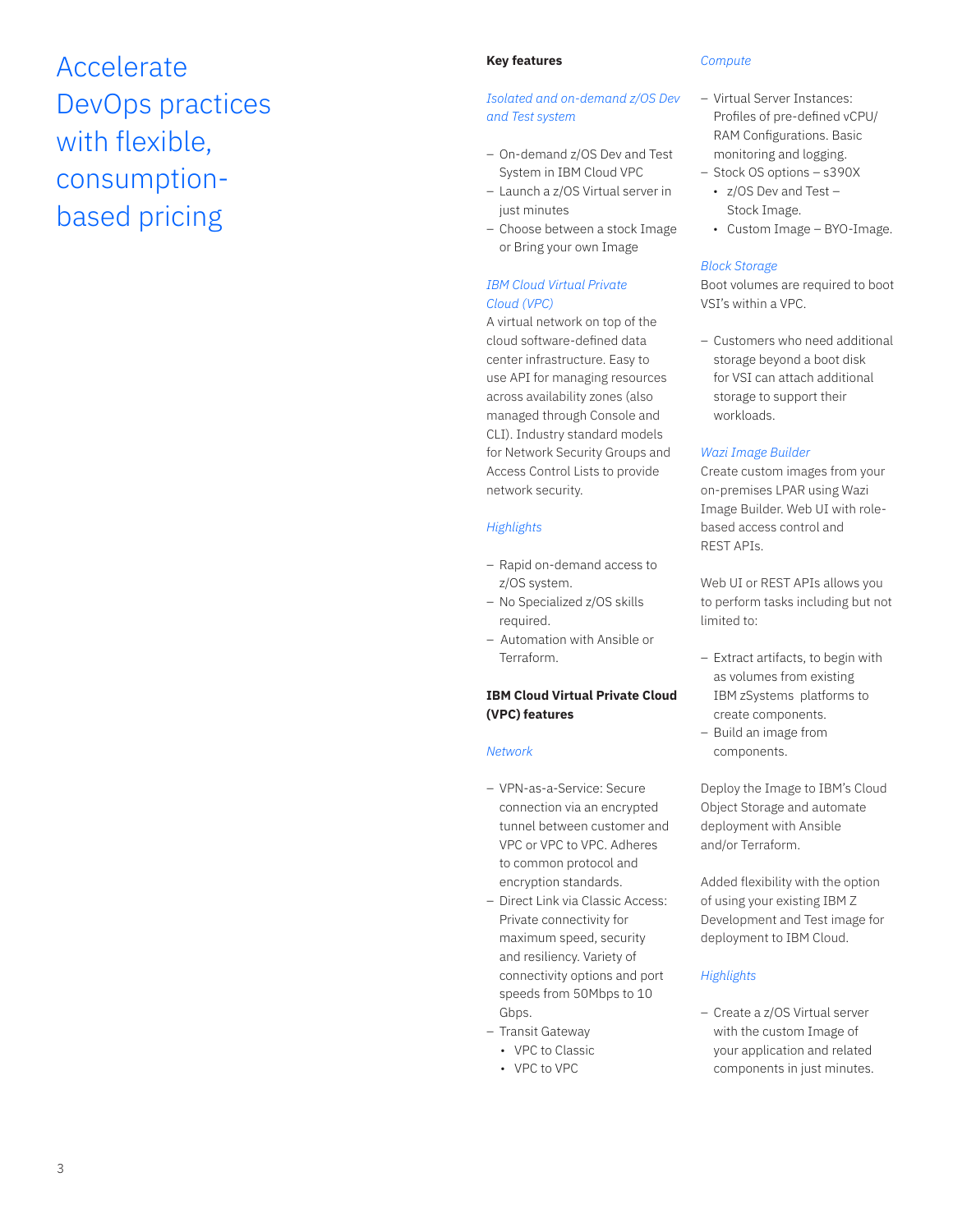#### **Common CI/CD Pipeline for Hybrid Application development**

Use your choice of DevOps solutions to integrate with your common CI/CD pipeline.

- IBM zSystems And Cloud Modernization stack running on-premises or on Cloud in an OpenShift environment.
- IBM Wazi aaS with cloud-native capabilities available as a service in IBM public cloud.

#### *Highlights*

- Flexibility to build a Custom and Hybrid CI/CD pipeline running onpremises and/or on Cloud.
- Automated deployment back to real IBM zSystems LPAR.

# **Use Cases**

#### *Early Development and Test*

Leverage IBM Cloud with on-demand access to z/OS system and ability to deploy customer image created from your own LPAR. Get started with development and testing in minutes without any dependency on Operations.

#### *Infrastructure Testing*

Overcome the issues of broken processes, insufficient security, etc. preventing you from being able to test your software upgrades at speed. Expedite testing with z/OS VSI and Wazi Image Builder.

#### *Education*

Lower the barrier to entry for your z/OS programmers with easy access to z/OS system.

#### *Innovation*

With Wazi aaS, z/OS dev and test environments, make innovation business as usual.

# **Benefits**

#### *Speed to Market*

Accelerate development and testing with on-demand access to z/OS system.

- Eliminate wait times involved in exclusive access to environments.
- Improved developer productivity resulting in accelerated release cycle.

#### *Improved Software Quality*

- Shift left and start testing as early as your code phase with access to isolated development environment.
- Create your development environment with automated deployment of custom application.
- Hybrid application development with standard CI/CD pipeline.

#### *Flexible pricing*

Infrastructure as a Service enabling access to z/OS system and pay for what you use.

- Pay for what you use on hourly basis.
- Additional discount based on period and usage.

#### *Innovate with Freedom*

Innovate at scale with Wazi z/OS Dev and Test system with pre-installed software.

- Deploy a stock image with preinstalled software's onto z/OS Virtual server.
- Innovate at scale and deploy with confidence.